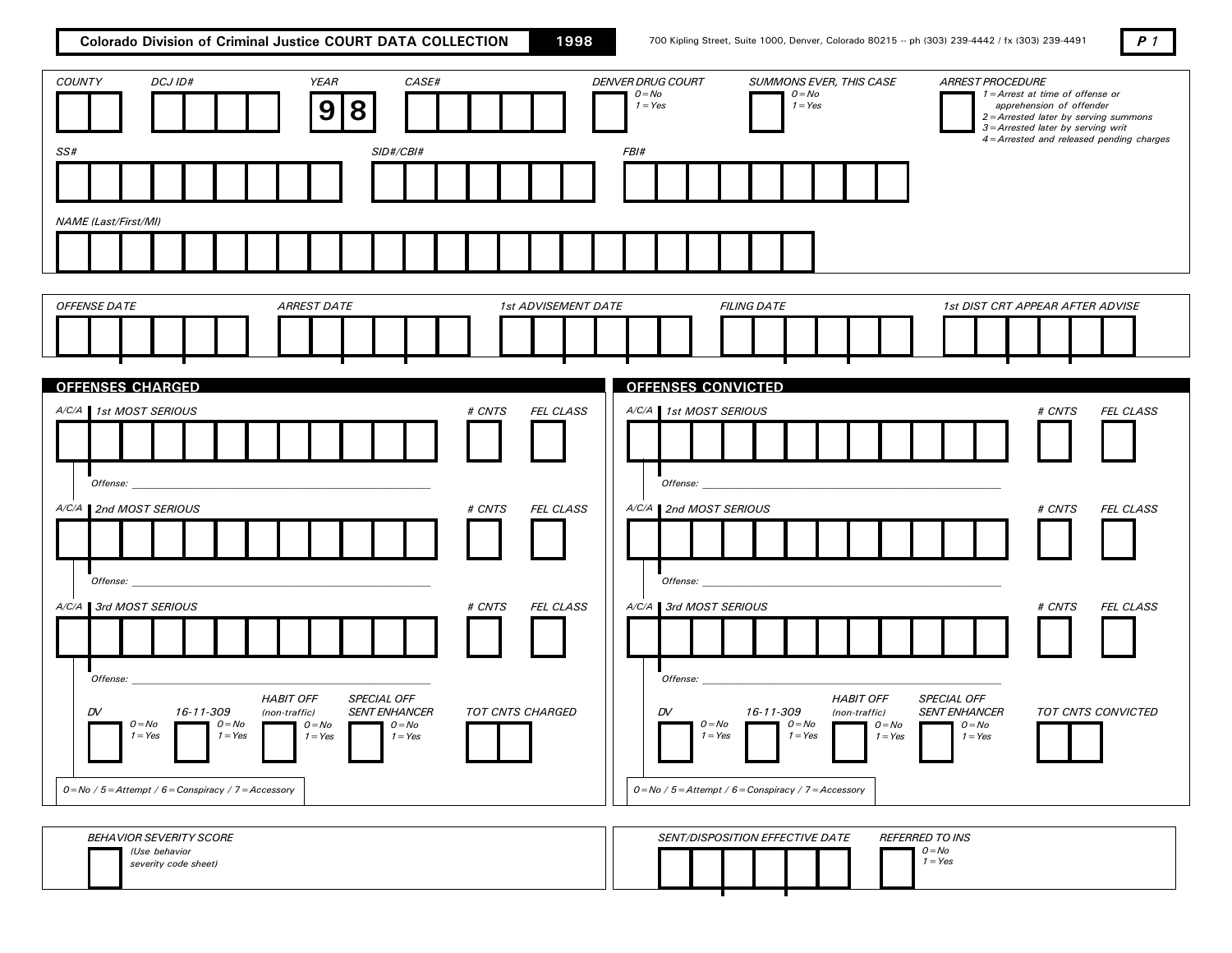Colorado Division of Criminal Justice COURT DATA COLLECTION 1998 700 Kipling Street, Suite 1000, Denver, Colorado 80215 -- ph (303) 239-4442 / fx (303) 239-4491  $P$  2

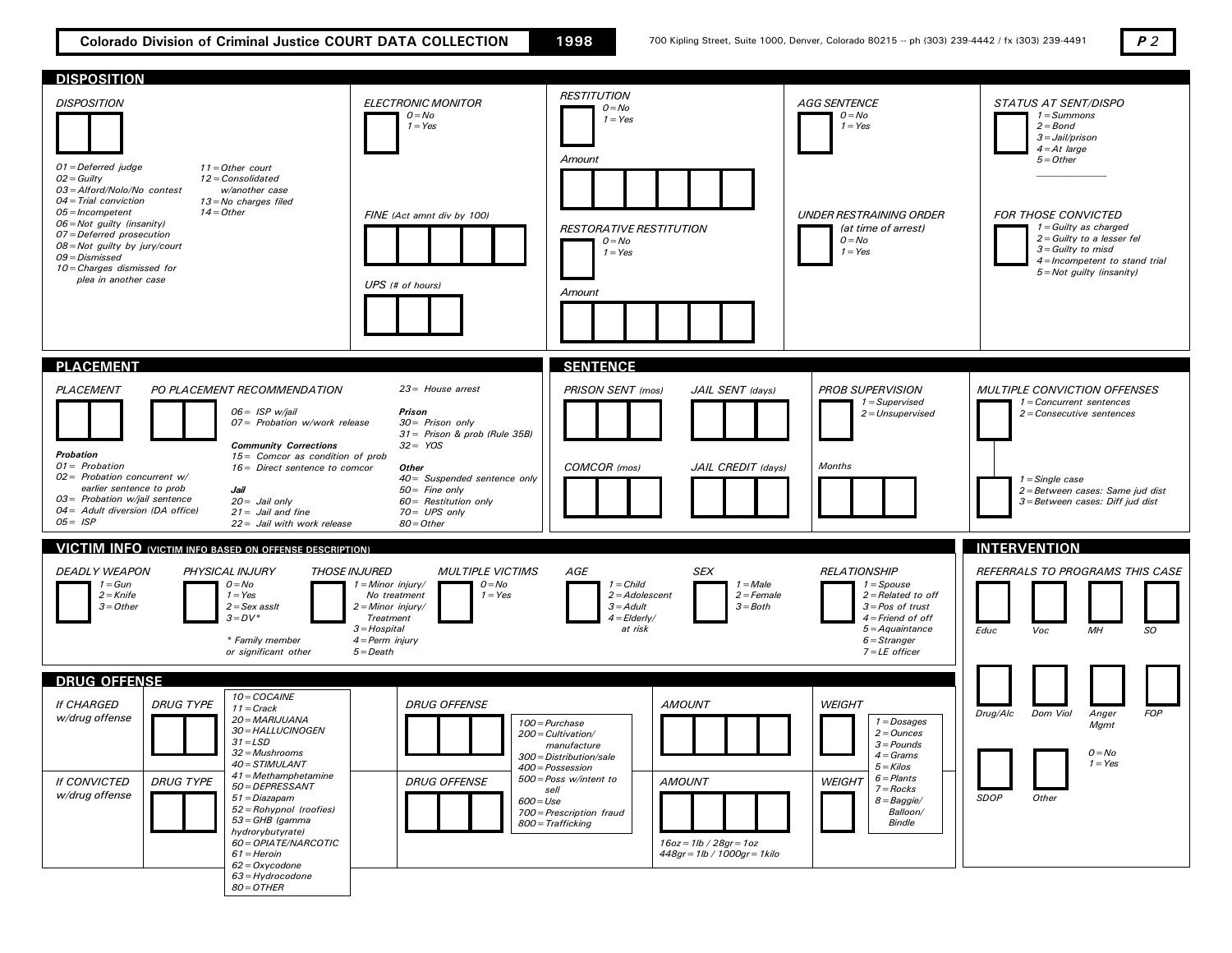